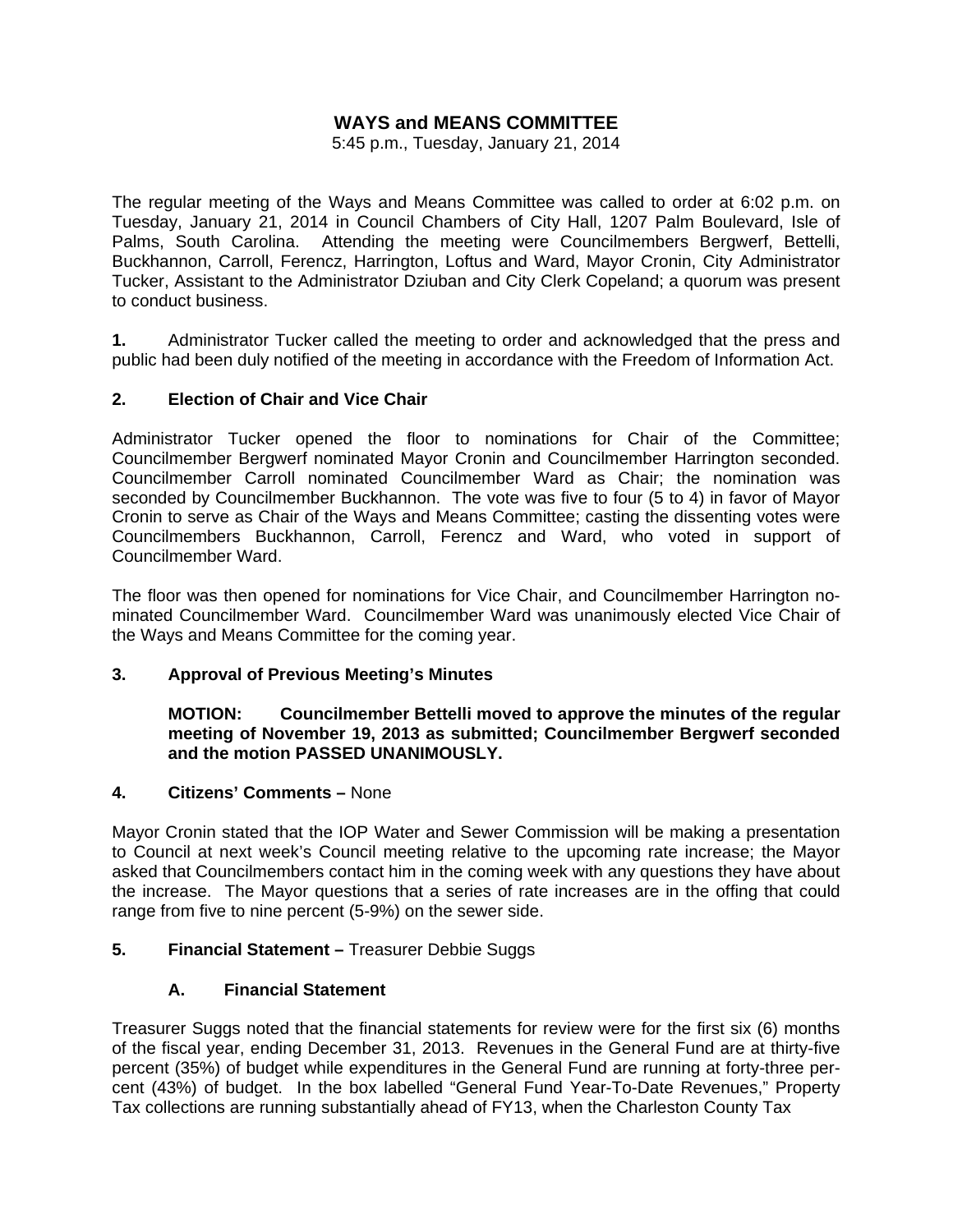Ways and Means Committee January 21, 2014 Page 2 of 8

Assessors office was experiencing computer problems. Local Option Sales Tax receipts are ahead of last year based on a timing difference; the City had only received collections through October on which to report in FY13. The Treasurer sees an encouraging trend in that both business licenses and building permit revenues are higher than in FY13. Revenue collections, in general, are one hundred ninety-nine percent (199%) of FY13 collections year-to-date. The difference in cash balances between FY13 and FY14 are attributed to the increased property tax collections in FY14. Expenditures in the Judicial Department are running ahead of budget due to the legal expense the City has incurred in revamping the City's hiring practices.

# **B. Tourism Schedules**

Through six (6) months of the fiscal year, Municipal Accommodations Tax collections are running nine percent (9%) ahead of the same period in FY13. Collections for the second quarter in State Accommodations Taxes have not yet been received; the first semi-annual payment of the Charleston County Accommodations Tax Pass-through is expected imminently. Hospitality taxes are running eight percent (8%) greater than FY13 with one (1) delinquent payer.

Councilmember Ward observed that the opening of the new grocery store in the spring should affect hospitality tax revenues favorably.

# **C. Projects Schedules**

 For the Beach Restoration Project, the only financial activity recorded since the last meeting relates to bank service charges on the account.

Expenses related to tying the upgraded storm drain between  $56<sup>th</sup>$  and  $57<sup>th</sup>$  Avenues were paid from the Phase II Drainage budget despite the fact the expense relates to Phase I; the Phase I schedule has been retired.

There has been no change in the Beach Management Parking and Wayfinding Signs project.

Expenses for design and engineering were paid for the watersports dock at the marina.

Councilmember Carroll stated that he had visited the north end of the island and asked for an update on the status of the area of the beach with sandbags and a temporary wall. Administrator Tucker commented that the City has not received any additional information related to changes on that end of the island since Council was briefed in November, but the City is in receipt of the draft of the most recent monitoring event report; a project is still under consideration for the fall of 2014 assuming there is a sufficient volume of sand to be gathered from the attaching shoal.

Mayor Cronin said there was a demonstration project in front of Seascape that was getting very positive feedback from OCRM; although the wall was breached at the very high tide, it filled right back in and reconstituted itself.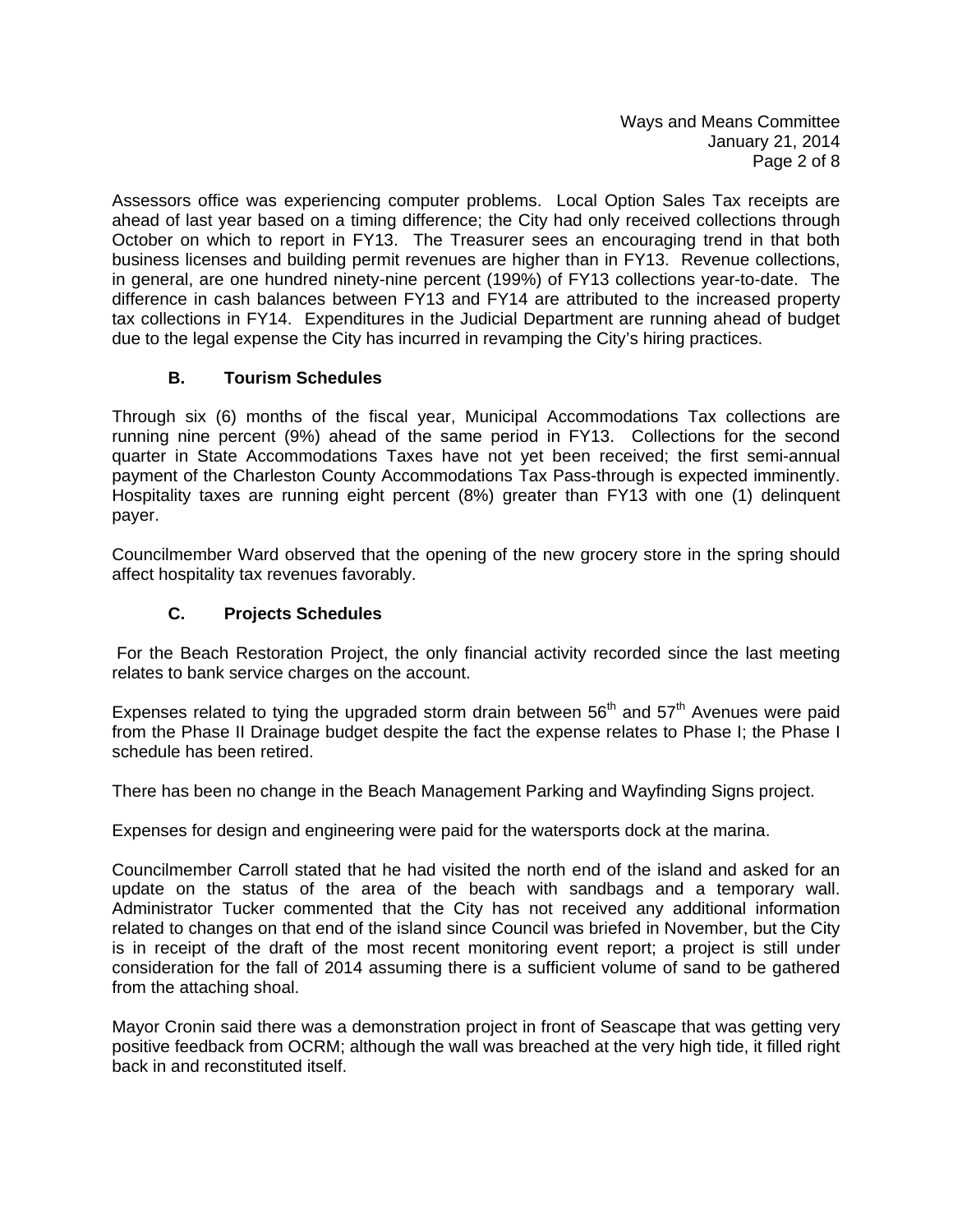Ways and Means Committee January 21, 2014 Page 3 of 8

## **D. Property Tax Assessment Collections Related to Watercraft**

Administrator Tucker explained that it has come to staff's attention that some owners of boats and motors may be paying their taxes to the City of Charleston rather than the Isle of Palms; in a random sampling, it has been found that this error is occurring for residents who receive their mail at a post office box. The Administrator stated that the problem has been reported to the Assessor's office and they are doing their own investigation, but people should check their bills for both 2013 and 2012. Treasurer Suggs commented that the boat and motors owners affected will be receiving a rebate from the County because tax rates are higher for the City than for the Isle of Palms.

Administrator Tucker recalled that, when she and the Treasurer studied property tax collections as a whole, they found that the taxes were not escalating at the rate anticipated, but they could not pinpoint the problem. This misclassification on the property tax bills for watercraft and motors may be the culprit.

## **6. Old Business**

#### **A. Increase up to \$2,500 for Integration of new Marina Fuel Dispensers with Point of Sale System**

#### **MOTION: Mayor Cronin moved to approve up to \$2,500 for integration of the new fuel dispensers with the point of sale system at the marina; Councilmember Bergwerf seconded.**

Administrator Tucker recounted that the budgeted purchase of new fuel dispensers at the marina came in considerably under budget. At the time of the purchase, the City was aware that there could potentially be a problem with the aged point-of-sale system; the only problem appears to be with a printer that costs fifteen to eighteen hundred dollars (\$1,500-1,800) plus installation. The total purchase is still less than budgeted.

## **VOTE: The motion PASSED UNANIMOUSLY.**

#### **B. Upcoming Meeting with SCDOR Related to Refinement in ATAX Collection and Allocation Processes**

The City Administrator reported that the Department of Revenue has scheduled a meeting for Friday, February  $7<sup>th</sup>$  here in Charleston where the Administrator anticipates hearing about the actions they have taken to refine the collections and disbursement of revenue for State Accommodations Taxes. A key issue is the on-line travel companies who have no incentive to provide more detailed information to the states.

Mayor Cronin pointed out that the Department of Revenue has not yet published the fiscal yearend Accommodations Tax accumulations, which are typically available in September or October.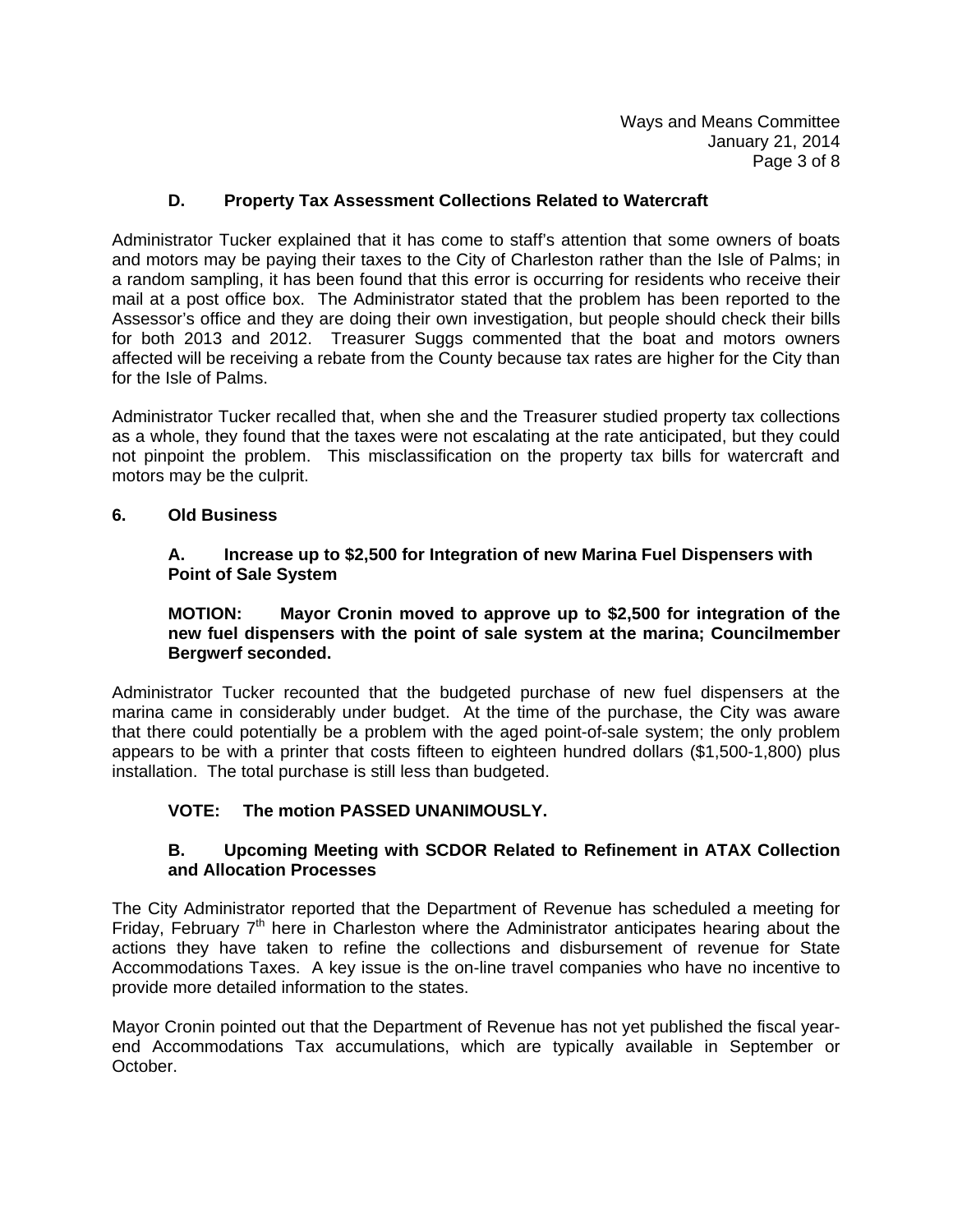Ways and Means Committee January 21, 2014 Page 4 of 8

Councilmember Loftus recalled the lawsuits against the on-line travel companies and asked how they had been resolved in relation to this issue. Mayor Cronin responded that the states won the case, and these companies are required to pay to the states the appropriate fees, which they have been doing.

# **C. Discussion of Additional Fire Department Staffing at Station 2**

Councilmember Bettelli, Chair of the Public Safety Committee, reported that the Committee had re-opened discussions at the Committee level of the need for one (1) additional firefighter for each shift, a total of three (3) firefighters. Chief among the concerns brought to the Committee was that fact that, if the hiring process begins after the start of the FY15 fiscal year, the firefighters hired will not be on staff until after the busy summer season has passed.

#### **7. New Business**

# **A. Recommendations from the ATAX Committee**

# **1. Award of a sponsorship to Spoleto in the amount of \$7,500**

Administrator Tucker noted that Julia Forrester and Lea Harrison, of Spoleto, were present to answer any questions the Committee may have.

The Administrator reminded the Committee that for many years the City sponsored a Spoleto event that was, at one time, held on the island; last year, the ATAX Committee supported the change from a sponsorship to an advertisement in the Spoleto program book. At the most recent meeting of the ATAX Committee, the Committee decided to go back to a sponsorship and forgo advertising.

## **MOTION: Councilmember Bergwerf moved to approve a Spoleto sponsorship in the amount of \$7,500; Councilmember Harrington seconded.**

Assistant Dziuban stated that the ATAX Committee has a fifty thousand dollar (\$50,000) discretionary budget line item to support applications for events that the Committee believes will "put heads in beds;" the actions on the agenda represent the first awards for the FY14 fiscal year. Assistant Dziuban stated that the Committee was satisfied with the 2013 advertisement, but they indicated that they wanted to play a bigger role in Spoleto by sponsoring an event. In recent years, the City sponsored an event at a level of fifteen thousand dollars (\$15,000); they were hopeful that, by cutting the amount in half, the Ways and Means Committee and City Council would support their recommendation.

When asked if there had been a consensus of the membership, Assistant Dziuban responded that there had been five (5) members present and the vote had been three to two (3 to 2) to support the action.

Assistant Dziuban explained that, last year, Ms. Forrester made several trips to the island relative to an event sponsorship, and, in the end, the Committee had decided against the sponsorship and in support of an advertisement. Based on the actions in 2013, staff assumed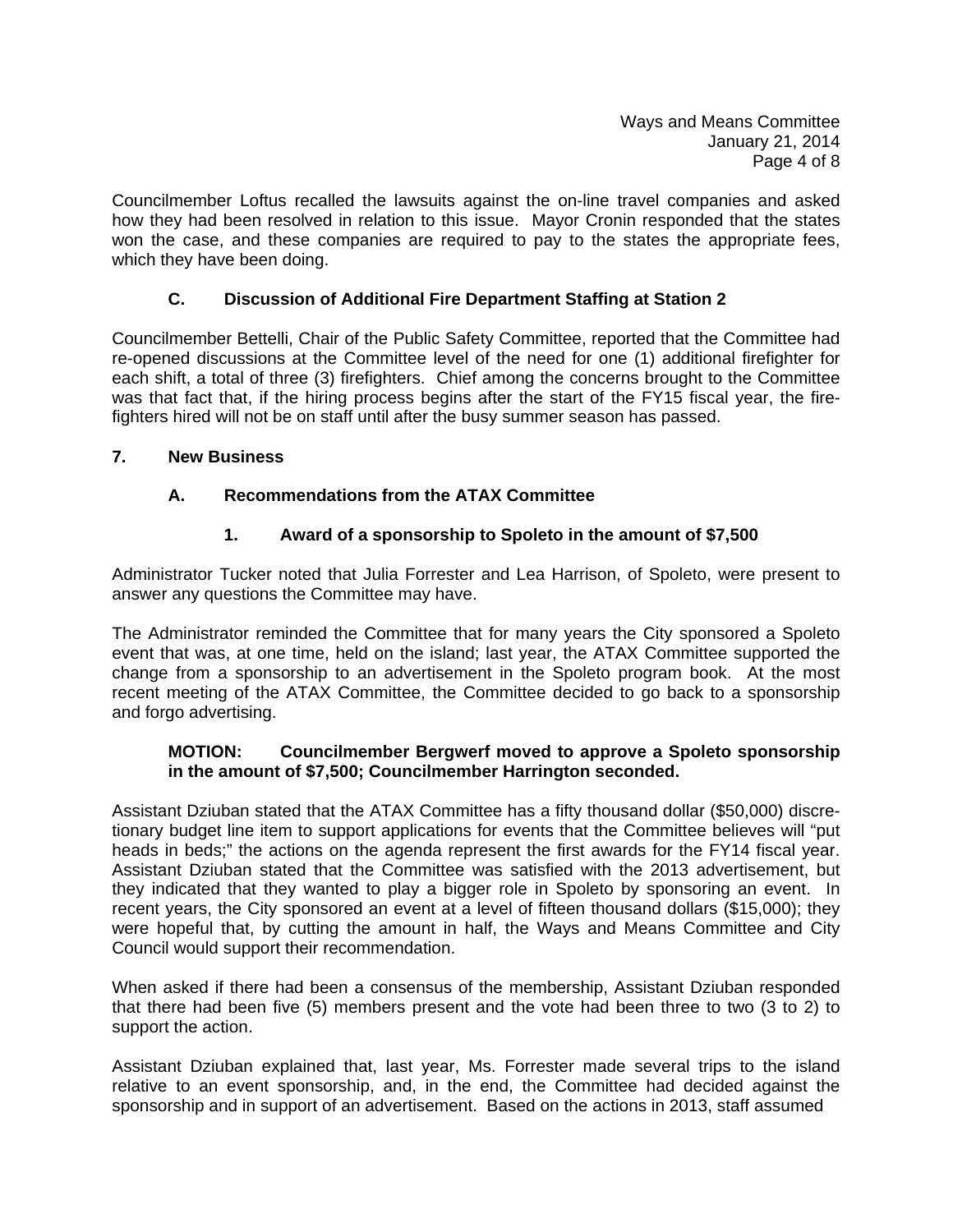the ATAX Committee would want to take the same action again; therefore, Spoleto did not submit an application for sponsorship, and the agenda item had been to discuss Spoleto advertising. In the course of the discussion, the focus changed from advertising to sponsorship; Assistant Dziuban contacted Ms. Forrester after the meeting for Spoleto to submit an application in the amount of seventy-five hundred dollars (\$7,500).

Councilmember Ward remarked that, on the City's website, the statement is made in boldfaced capital lettering that "the applications must be received in City Hall ten (10) days before the Committee meets," and noted that this was not done.

Assistant Dziuban stated that this was an unusual situation where the Committee changed paths in the course of discussion; to place an advertisement in the Spoleto program book requires no action on the part of Spoleto – it is a decision of the Committee and Council. The Assistant indicated that she did not think the policy had been broken under the circumstances.

Councilmember Carroll voiced his belief that most people who attend Spoleto stay in downtown Charleston, not the Isle of Palms. Ms. Forrester countered that families tend to stay at the Isle of Palms to have both a beach and a cultural experience during the festival.

As Chair of the ATAX Committee in 2013, Councilmember Ferencz explained that the Committee's reasoning for advertising rather than sponsoring had been to capitalize on the fact that the island is at capacity in May when Spoleto is held. The goal of the ad was to encourage Spoleto attendees to visit in the off-season, and she thought the Committee's first attempt was a good one that could possibly have been stronger.

Responding to questions, Ms. Forrester stated that sponsorship entitles the City to more exposure from the Spoleto website and its links and that other beach communities do advertise with Spoleto. An event that the City could sponsor would be the Australian circus, *A Simple Place,* that will have eight (8) performance at a three hundred plus (300+) seat theater.

Assistant Dziuban reported that spending in 2013 was a total of thirty-five hundred dollars (\$3,500) – three thousand dollars (\$3,000) for the full-page advertisement and five hundred dollars (\$500) for the camera-ready art and the ad design.

Since the Ways and Means Committee was unable to understand the reasoning behind the ATAX Committee's change of heart, it was decided to delay a decision to the City Council meeting when Councilmembers will have the opportunity to read the minutes of the ATAX Committee meeting.

Councilmember Bergwerf withdrew her motion and Councilmember Harrington withdrew his second.

Councilmember Ward voiced the opinion that ATAX funds should be spent on events on the Isle of Palms.

Councilmember Buckhannon asked that staff confirm the City's policy relative to ATAX applications, specifically that applications for ATAX funds are due ten (10) days before the meeting.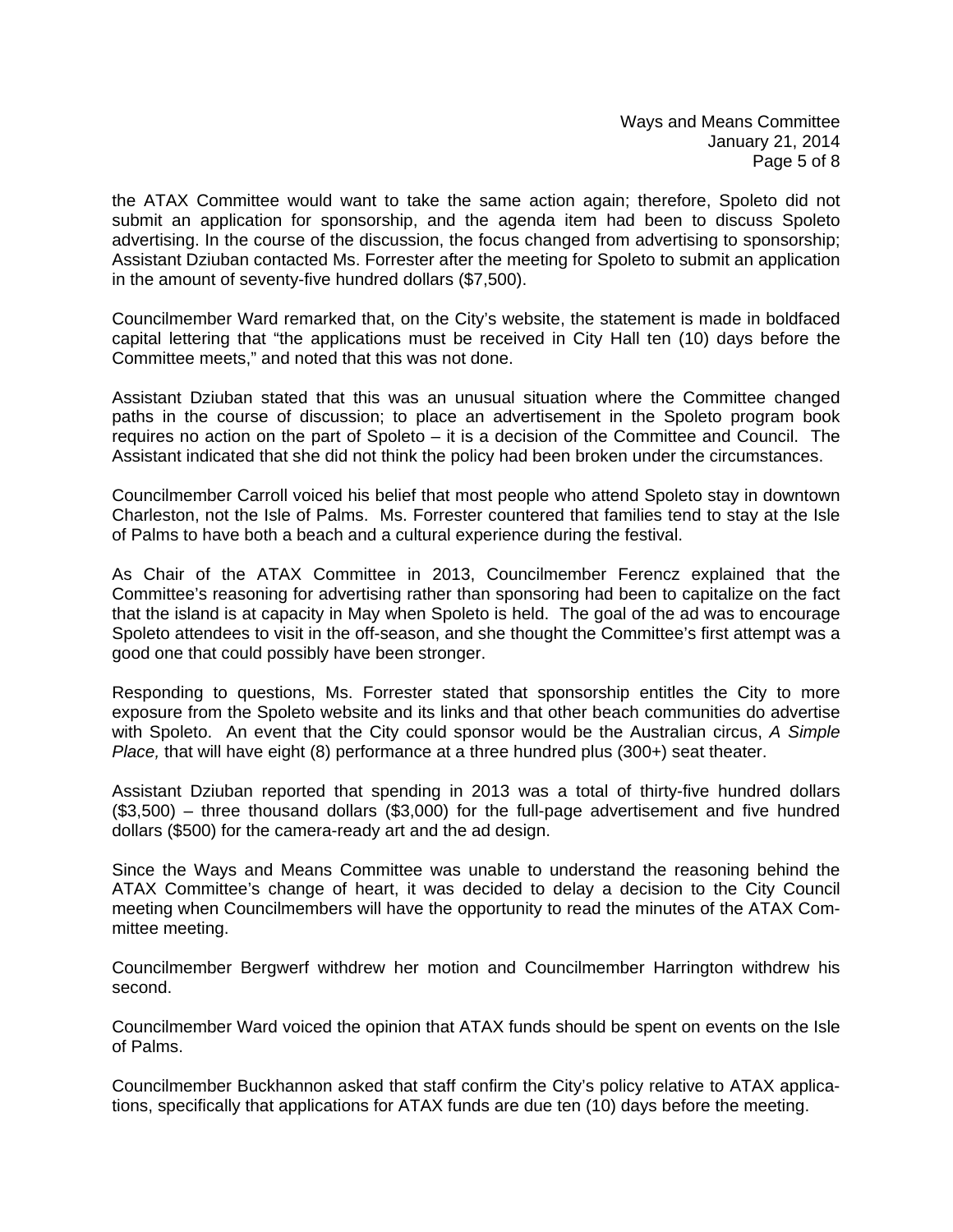## **2. Award of \$2,500 for participation in** *The Moultrie News* **50th Anniversary**

## **MOTION: Councilmember Carroll moved to approve an award of \$2,500 to** *The Moultrie News* **50th Anniversary; Councilmember Harrington seconded.**

Councilmember Carroll asked how this award would "put heads in beds."

The Mayor indicated that he thought this award should come from the General Fund, rather than ATAX funds.

Councilmember Bergwerf stated that she was opposed to supporting a corporation that was very profitable.

Responding to Councilmember Ward's question, Administrator Tucker answered that the event would be held at Sullivan's Island in October.

Councilmember Loftus remarked that the initial ATAX application requested ten thousand dollars (\$10,000); he commented that this request was from a private corporation with deep pockets.

# **VOTE: The motion FAILED with no support from the Committee.**

# **3. Award of \$2,500 for sponsorship of the Dunlop Junior Tennis Championship**

#### **MOTION: Councilmember Ward moved to award \$2,500 to the Dunlop Junior Tennis Championship; Councilmember Bergwerf seconded.**

Mayor Cronin stated that this was the second year for sponsorship of this event that keeps the Wild Dunes tennis courts full for three (3) days; he added, "It certainly puts heads in beds."

## **VOTE: The motion PASSED UNANIMOUSLY.**

#### **B. Award of a contract to Byrd's Taylormade Fence in the amount of \$36,400 for the Clarkin Field fencing at the Recreation Center**

## **MOTION: Mayor Cronin moved to approve the contract to Byrd's Taylormade Fence as stated above; Councilmember Bergwerf seconded.**

Administrator Tucker noted that this was budgeted at fifty-two thousand dollars (\$52,000) and that Byrd's was the low bidder; the bidder has been vetted and found to be acceptable.

## **VOTE: The motion PASSED UNANIMOUSLY.**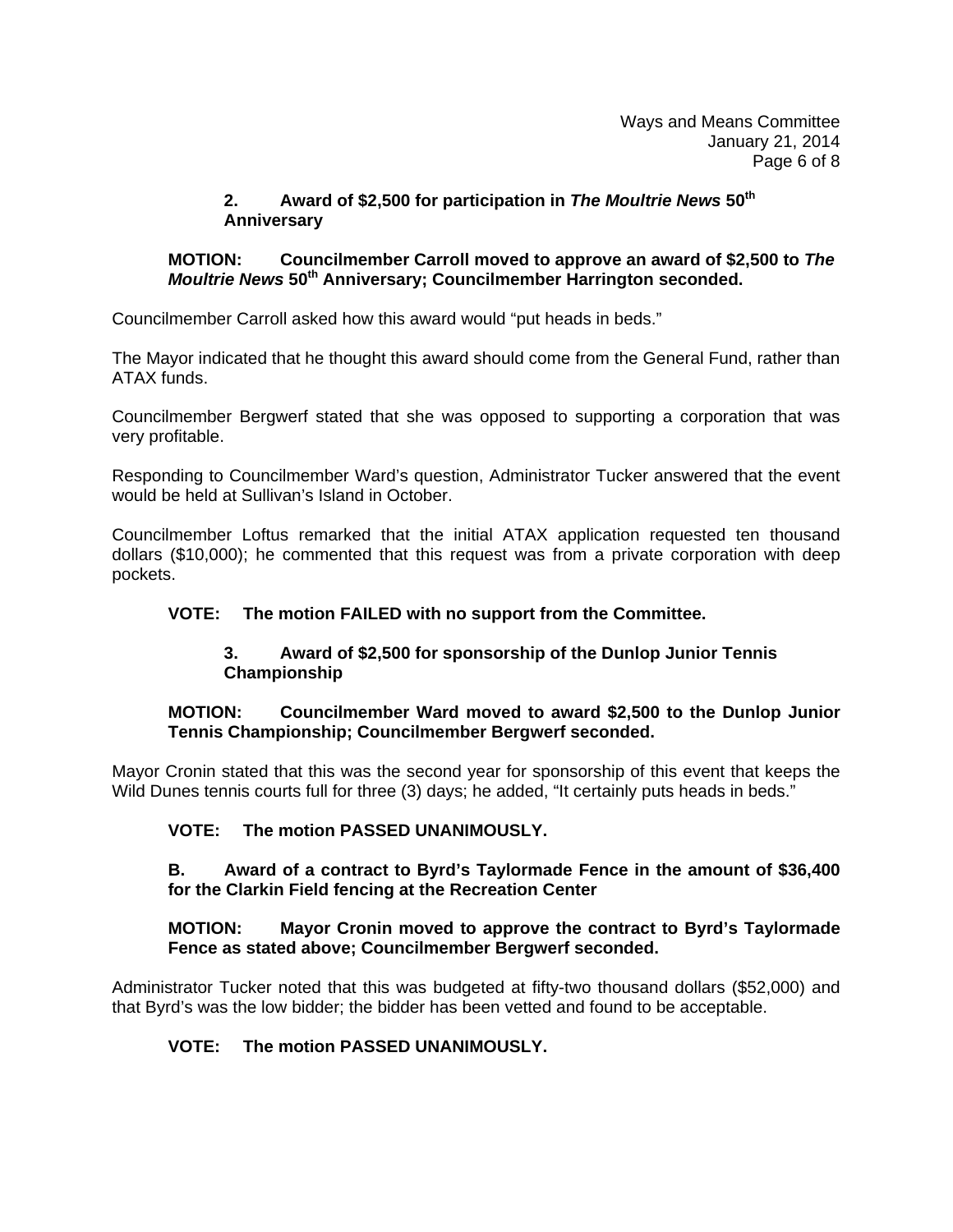#### **C. Award of a sole source contract to Lawmen's Police Safety Supply for the budgeted purchase of 17 X26P tasers with accessories in the amount of \$15,950.28**

#### **MOTION: Mayor Cronin moved to award a sole source contract to Lawmen's Police Safety Supplies as detailed above; Councilmember Bettelli seconded.**

Administrator Tucker explained that this is a sole source award because this company is the only taser supplier in the region.

Captain Usry informed the Committee that the Police Department will adopt a policy on the tasers and is currently in the process of reviewing taser policies in other local governments.

Responding to Councilmember Buckhannon's question about training, Captain Usry reported that an officer was at taser certification school to become an instructor; he has taken on-line courses and is taking the practical part today and tomorrow.

# **VOTE: The motion PASSED UNANIMOUSLY.**

Captain Usry stated that the life-cycle of the cartridges is five (5) years; when a new model is released, the taser body is returned to the manufacturer to be upgraded.

## **D. Discussion of Budget Process**

Administrator Tucker recalled that this subject has been discussed at each Committee meeting leading to this meeting because, as the budget year ended last year and in the course of discussions about personnel, staff got the impression that Council would like to see a different process from the one that has been in-place for several years. From the Committee meetings, there seems to be a consensus that Council would like to reverse the previous practices to start with revenues and revenue projections, understanding that these projections will be revised as the process continues.

Councilmember Buckhannon suggested starting with a zero-based budget and moving on from there.

Councilmember Ward stated that the City needed to do a better job at forecasting what the needs are and how to meet them.

## **8. Miscellaneous Business**

Councilmember Loftus sought the reason for the Council meeting's time being set for 6:00 p.m. next week; Mayor Cronin responded that it had been advertised for that time and was easier to keep than to re-advertise.

Councilmember Carroll suggested that Council consider changing its meeting time to 6:00 p.m.; Councilmembers Loftus and Ward countered that the meeting time was set to for the convenience of residents who work off the island and wish to attend Council meetings.